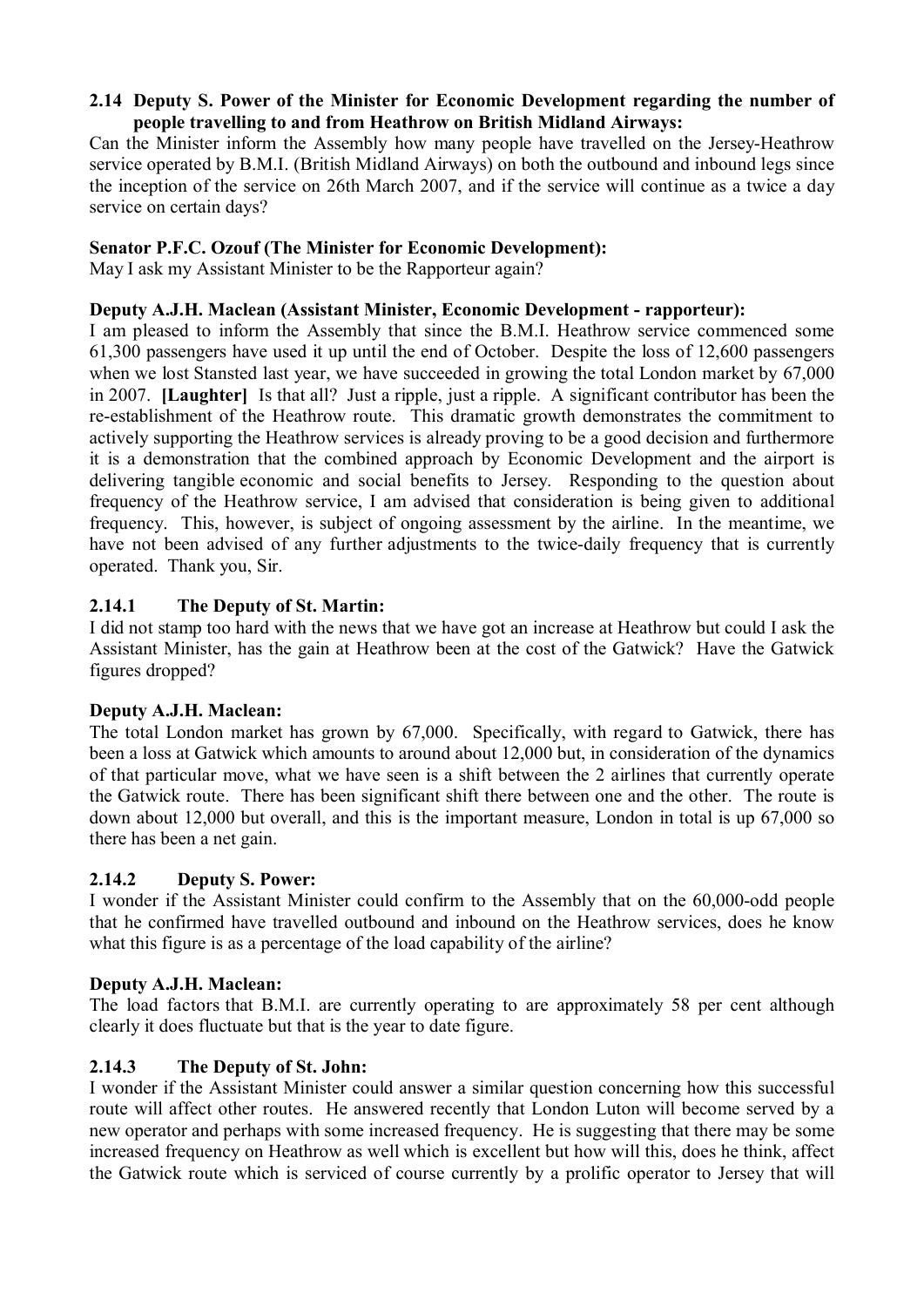probably find that as their flagship route if you like. Is he concerned as to how these 2 routes may affect that relationship with Gatwick and indeed that flagship operator? Thank you, Sir.

## **Deputy A.J.H. Maclean:**

No, Sir, I am not overly concerned at this stage about an effect on Gatwick. Yes, we have seen a modest fall in passenger numbers but, of course, this year we have seen growth in Luton. It has been operated currently by Thomson. They have an increase of 30,000 passengers and I think we will be looking to recapture that when easyJet start their services. I would not be expecting to see a dramatic change in the numbers at Gatwick but the most important figure that we are interested in is London as an overall. With all the airports that are served, there is London City, there is Gatwick, there is Heathrow, there is Luton, it is a good network into the city and we are concentrating on the fact that we are seeing increased numbers over the entire network. Thank you, Sir.

### **2.14.4 The Deputy of St. John:**

Gatwick, as many of you will know, currently has 2 operators, both Flybe and British Airways. British Airways is a very important interline route into London and having that capacity on Gatwick and then having capacity on Heathrow as well, is he not at all concerned that we may lose that Gatwick link as supplied currently by British Airways?

### **Deputy A.J.H. Maclean:**

I am certainly not concerned that we are likely to lose British Airways. British Airways are delighted with the way in which Gatwick is performing. In fact, their figures are up significantly as far as Gatwick is concerned.

### **2.14.5 Deputy R.G. Le Hérissier:**

Would the Assistant Minister comment on whether the momentum established on the Heathrow route will be sustained on, for example, the Doncaster route or is that likely, after a very good start, to deteriorate?

#### **Deputy A.J.H. Maclean:**

We are delighted with the way in which the Heathrow route has performed to date. Members should recall that it was a standing start when B.M.I. took on this particular route. Normally there is a lead in period for airlines as we are seeing with easyJet who have just announced their new services. They have a number of months in which to promote the route. When B.M.I. started on Heathrow, it started almost immediately from a standing start. We were anticipating, and part of our modelling included, the figures that were previously achieved by British Airways when they ceased the service in 2000. We were targeting 90,000 and we are certainly on target for that and we would certainly hope that the figures would be increased and indeed built upon, and B.M.I. are sharing our view on this, which is very positive.

## **Deputy R.G. Le Hérissier:**

Sorry, Sir, a misunderstanding. Will that success be repeated on the Doncaster route?

#### **Deputy A.J.H. Maclean:**

 I would certainly hope so. We work very hard with airlines to ensure that all the routes that are operated to and from the Island are maintained. We spend a great deal of time looking at the statistics and analysing them. We are prepared to and have, to date, been working with airlines where we have seen numbers falling in certain areas, but we would be very hopeful that Doncaster will be a strong performer into the future.

#### **2.14.6 Deputy S. Power:**